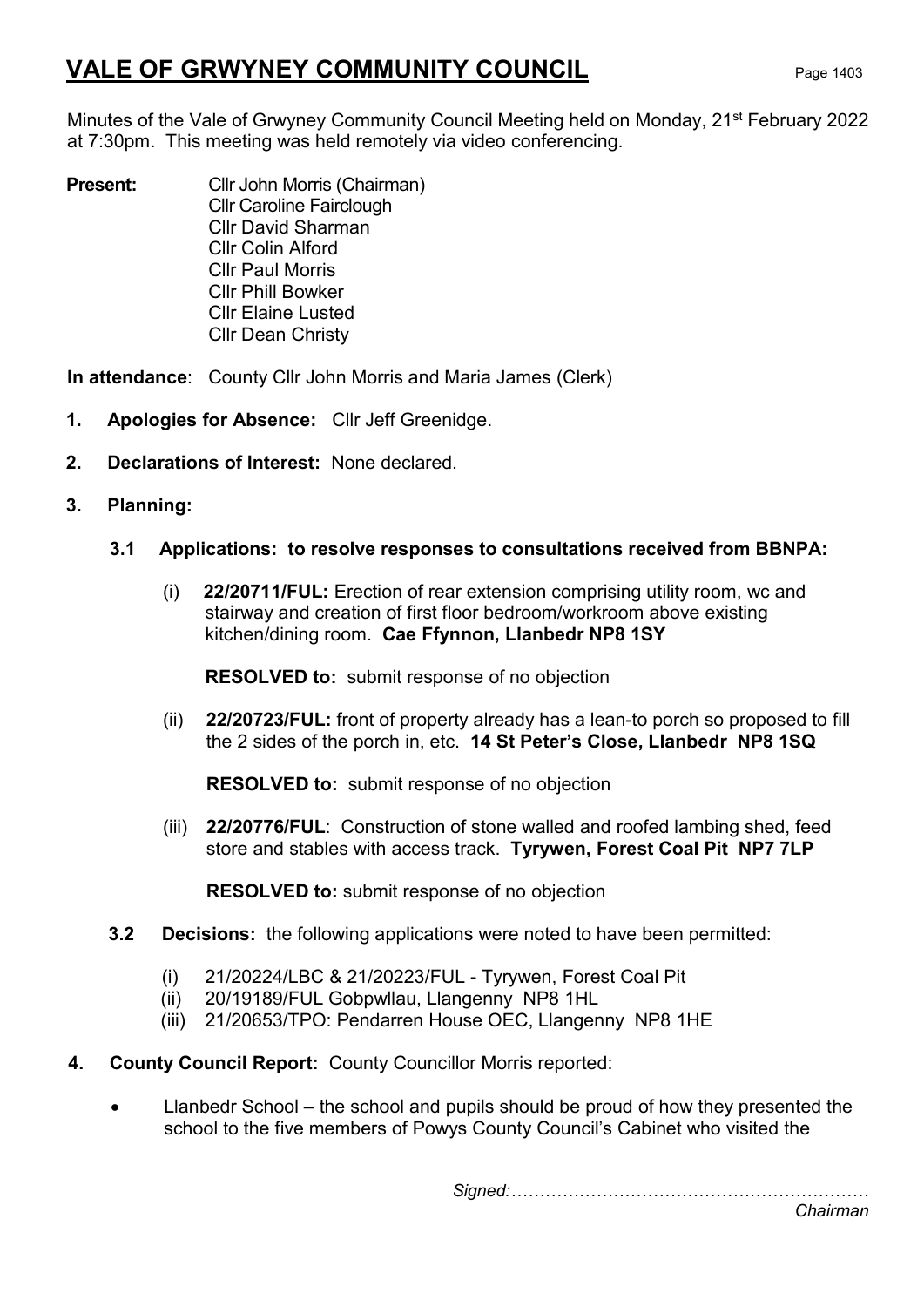## VALE OF GRWYNEY COMMUNITY COUNCIL Page 1404

school recently. The decision on whether to proceed with closure will go before the Cabinet at the beginning of March.

- Speeding in Glangrwyney a resident has asked if a meeting is scheduled to discuss speeding in the village – the clerk confirmed the council has arranged to meet James Evans MS and Sgt Matt Thomas of Dyfed Powys Police on 28<sup>th</sup> February 2022.
- Glangrwyney Bridge (Halfpenny Bridge) repairs are unlikely to be completed until mid to late April. Both Monmouthshire and Powys County Councils have experienced delays.
- Flooding whilst some properties have been affected by recent flooding this has not been as bad as in 2020. The council's proactive approach to clearing drains has proved effective.

During the recent storms rainwater was noted to accumulate on the A40 near Llwyncytrych in Glangrwyney with no visible means of escape and by the border between Powys and Monmouthshire thought to be due to a blocked culvert. Cty Cllr Morris will inform the Trunk Road Agency.

Cty Cllr Morris asked to be informed of any drains in need of clearing, particularly those near housing.

• Budget – Powys County Council meet this Thursday to set its budget – a 3.9% increase in council tax is proposed

Cty Cllr Morris left the meeting at 19:51

5. Minutes: minutes of the 17<sup>th</sup> January 2022 meeting [Pages 1399 -1402] were approved as a true record (Proposed Cllr Sharman; Seconded Cllr Fairclough).

#### 6. Clerk's Report: information from the minutes:

- The overgrown hedges by Green Cottage, Grwynefechan and Llanbedr Allotments have been cut.
- The grant application for Llangenny Water Fountain proved unsuccessful. The clerk will explore other funding avenues and report back.
- Llangattock Green Valleys has been informed the council supports its application to conduct Home Energy Audits.

### 7. Himalayan Balsam: to consider funding request.

 Members considered the information supplied. Uncertainty was expressed as to what precisely the council is being asked to fund and concern raised as to whether landowners will allow access onto their land. Discussion ensued following which it was proposed a donation of £50 is made. (Proposed Cllr Sharman; Seconded Cllr Fairclough). Following a vote (7 For 1 Against) it was agreed to donate £50 to the organisation - provided the group is able to provide bank details.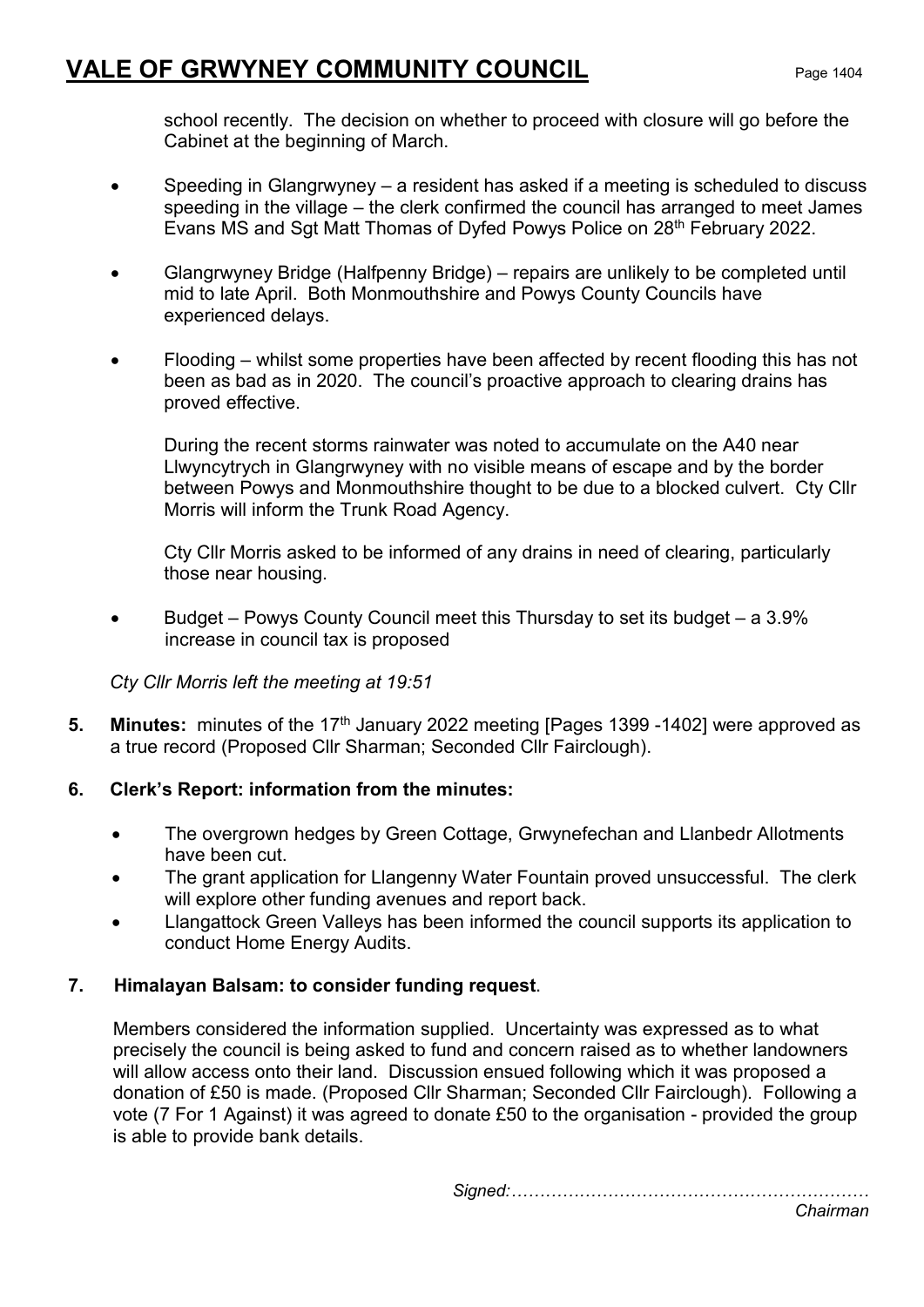## VALE OF GRWYNEY COMMUNITY COUNCIL Page 1405

#### RESOLVED to: donate £50 to the Himalayan Balsam Group

8. Safety Review Campaign: to consider request to support Crickhowell Town Council in leading a campaign to persuade Welsh Government to urgently review the safety of the A40 between Crickhowell Square and Llanbedr Road in the light of proposed development of the former Conservative Club site.

It was unanimously agreed to support this campaign (Proposed Cllr Fairclough; Seconded Cllr Lusted).

#### RESOLVED to: support Crickhowell Town Council leading this campaign

#### 9. Speeding in Glangrwyney: to receive up-date

A meeting has been arranged for 28<sup>th</sup> February at 2pm in Glangrwyney with James Evans MS and Sgt Matt Thomas of Dyfed Powys Police. Cllrs J Morris, Sharman, Christy and Lusted to attend. Representatives from the Community Speed Watch Scheme will be invited.

#### 10. Retrospective Planning: to receive up-date

The response received from Julie James MS was noted. The clerk will circulate a copy of the research report referred to. (Research into the cost of delivering a Development Management service in Wales).

#### 11. Consultation on the Local Government and Elections (Wales) Act 2021: to consider response.

The requirements of the new legalisation were noted. Following consideration it was suggested members email comments to the Clerk for circulation and submission by the  $17<sup>th</sup>$ March deadline.

#### 12. Queen's Platinum Jubilee: to receive up-date on plans to commemorate

The proposal to plant 70 trees (one tree to represent each year) starting in Glangrwyney and finishing in Grwyne Fawr or along the Beacons Way was agreed to be a good idea however dependent upon obtaining landowners' permission. An alternative could be to plant 7 trees (one per decade) in each of the villages. It was also suggested the council hold a "bring your own picnic and fun day" in Llanbedr in collaboration with the village halls.

Cllr Fairclough, Lusted and the Clerk offered to walk the route to identify suitable locations and report back to the next meeting.

#### 13. Information from Members to be included in the next Agenda

- Speeding in Glangrwyney
- Retrospective planning
- Jubilee Planning